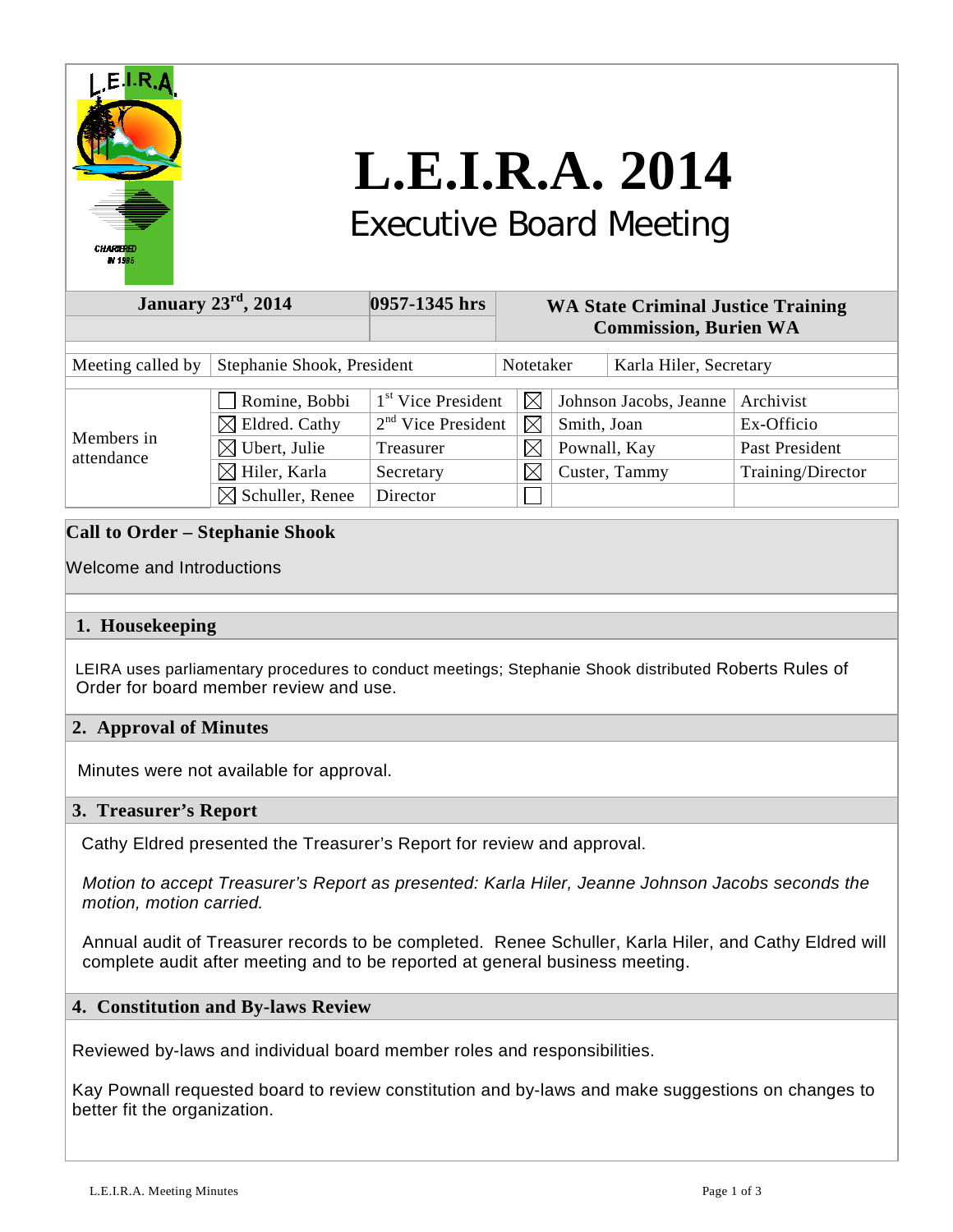## **5. Committee Review**

Jeanne Johnson Jacobs brought up the importance of having committee liaisons. Liaisons are board members and have the responsibility to report to the president activities and progress of their committees.

Discussion followed on committees and duties. Also there was discussion on committees that don't apply to LEIRA's functions.

*Property and Evidence:* Logan Nelson, Ephrata PD could chair the committee. Erin Kelley is able to be a committee member and/or mentor.

*Membership:* It was reported that Bobbi Romine may have someone who is interested in this committee. This will be followed up on.

*Conference:* Discussion on committee and board member participation.

*Website:* Julie Ubert brought up the issue that the website is a lot of work. However it is a vital piece for communication to membership.

## *Core Committees:*

- *Membership Liaison: Karla Hiler*
- *Website Liaison: Cathy Eldred and Julie Ubert*
- *Conference Liaison: Stephanie Shook*
- *Property and Evidence Liaison: Bobbi Romine, Marilyn Wyss, Cathy Eldred, or Tammy Custer*

#### **6. Conference**

The conference dates have been set to October  $7<sup>th</sup>$ -10<sup>th</sup>. Stephanie Shook reported on the venue options she requested proposals from:

- Skamania Lodge resort fee
- Heathman Lodge no response
- Sun Mountain Lodge too costly
- Wenatchee no lodging
- Tulalip too expensive, \$160/night
- Great Wolf Lodge just received
- Lucky Eagle Casino have new conference center however they haven't established government rate policy.
- Alderbrook received comprehensive proposal with snacks and pop worked into cost proposal.

There will need to be an increased effort in getting information out to members and non-member agencies to draw more attention to the conference and increase attendee count.

*Motion to increase conference training rates to \$150/members and \$225/non-member to reflect increase costs of conference. Jeanne Johnson Jacobs, Tammy Custer seconds the motion, motion carried.*

Discussion on board member travel costs and how to control conference costs.

*Motion to contact Campbell's Resort to discuss 2015 contract. Cathy Eldred, Renee Schuller seconds the motion, motion carried.*

#### **Break for Lunch: 1140-1240**